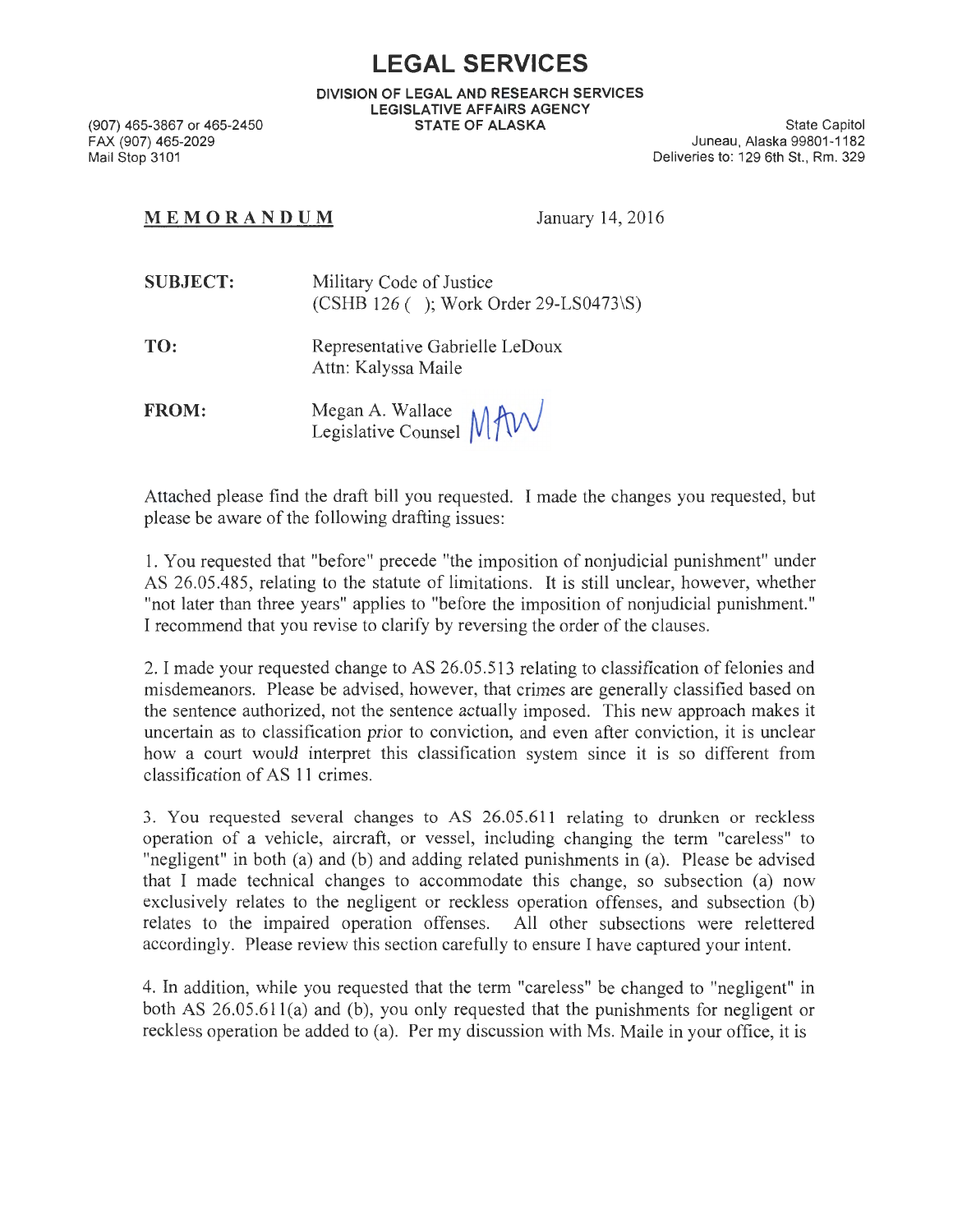Representative Gabrielle LeDoux January 14, 2016 Page 2

my understanding that you did not want punishments added to (b), so the punishments for negligent or reckless operation will be the same as for the impairment offenses in  $(b)$ .<sup>1</sup>

5. The changes made to AS 26.05 .611(a) make it a crime to negligently operate a nonmilitary vehicle, even when not in active state duty. Please be advised that negligent operation of a vehicle is not a crime under AS 11 or AS 28, and is typically adjudicated civilly in district or superior court if a person negligently causes damage or injury to another person while operating a vehicle.

6. Also, the bill does not define any of the mental states used in the bill, including negligence or recklessness. You should consider defining the various mental states used in the bill so that they can be adequately described to the trier of fact. *See e.g.*  AS 11.81.900(a). Also, it is usually not wise to assign two mental states to govern the same action by the defendant (for example, "knowingly" and "intentionally").

7. AS 26.05 .611(e) (formerly AS 26.05.611(d)) makes it a felony if the person has been convicted under AS 26.05.611(b) two or more times. In this subsection, should "if the member of the militia is convicted under (b) of this section" read "if the member of the militia is convicted under (b) or (c) of this section", since both (b) and (c) are impairment offenses?

8. As previously mentioned in my August 10, 2015, memorandum, this draft contains criminal acts that are inconsistent with existing state law, including AS 26.05.611 and the most recent changes. This presents an issue, as the state is prosecuting the crimes under both AS 11 and under the code of military justice in AS 26.05. In one instance, the state prosecutes a civilian, and in another, the state (acting as the Alaska National Guard) prosecutes a militia member. Nevertheless, the same crime, depending on who is prosecuted, may have different elements, defenses, or levels of punishment. As a result, prosecution of these offenses may create unique and difficult double jeopardy and equal protection issues. These changes should be discussed with the Department of Law.

9. While I made the requested changes to the grand jury requirement under AS 26.05.444, as discussed in my August 10, 2015, memorandum, it is unclear how this procedure will be executed. Under Alaska law, only a prosecuting attorney may bring a case before a grand jury. *See* AS 12.40.070. AS 26.05.444(b) states that "with the consent of the attorney general, an attorney from the Department of Law *may* represent the convening authority at the grand jury." (emphasis added.) Does "represent" mean that you intend that a prosecuting attorney from the Department of Law will conduct the grand jury for the court-martial proceeding? If not, your grand jury provision requires additional changes to current law. Also, what happens if the attorney general declines consent? In that case it appears an additional change to current law is necessary. Further, the draft bill only refers to a grand jury "indicting" a member of the militia. I would recommend

<sup>&</sup>lt;sup>1</sup> As a result of the technical changes discussed above, AS 26.05.611(b) is now AS 26.05.611(c) in the attached draft.